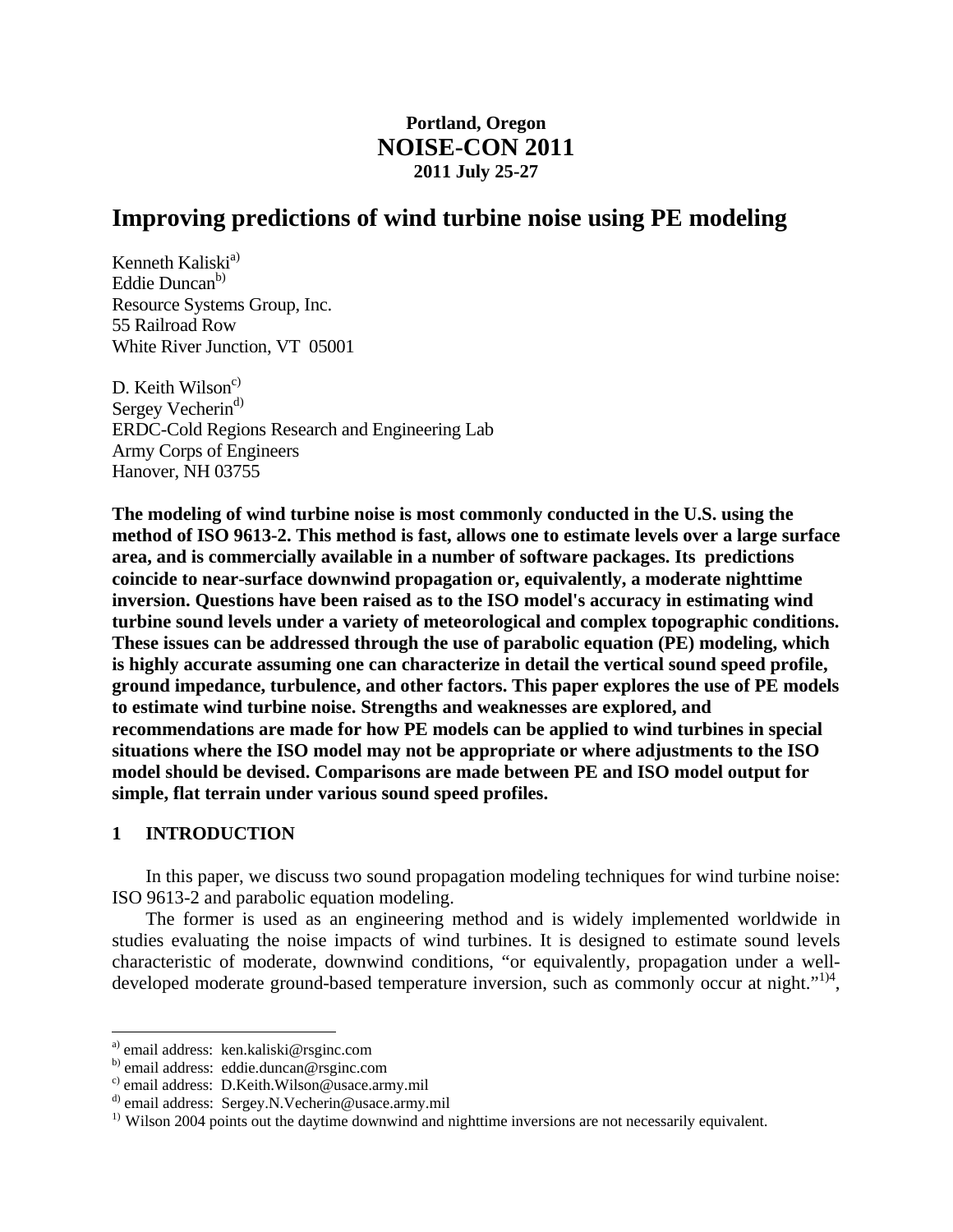The method allows for meteorological adjustments, but has no specific recommendations for combinations of atmospheric stability and wind speed.

 At the same time, parabolic equation modeling (PE) is a full-wave numerical method that takes into account specific ground and layered atmosphere characteristics in calculating its solution. While extremely accurate, PE modeling has not been used in wind farm impact studies, as it is very slow, especially for higher frequencies, and involves a large amount of detail on the terrain and meteorological conditions being considered, much of which may not be available.

 While this is the case, PE models have been used to create generalized meteorological adjustments for engineering methods, such as in the European NORD2000 and Harmonoise models. In that regard, we believe that PE modeling can be used to create adjustments to the ISO 9613-2 under specific conditions that have not been previously calibrated, or for underlying support of engineering methods. This generalized approach was recommended by Wilson where he writes, "Although there is an argument to be made against putting too much flexibility into a standard, it must be recognized that prediction of atmospheric effects on noise is rapidly evolving at present and that advances in numerical propagation modeling have a high potential improving the accuracy of noise predictions. One possibility would be to specify in the standard a "base" calculation that can be handled without advanced numerical models, but then provide an explicit but flexible alternative mechanism for incorporating the numerical models into more exact calculations."<sup>14</sup>.

# **2 BACKGROUND**

### **2.1 ISO 9613-2**

 In the U.S., the most common standard used for calculation of sound propagation from wind power projects is ISO 9613-2, *Acoustics - Attenuation of sound during propagation outdoors*<sup>4</sup>. This standard's application to wind turbines has been calibrated in several studies.

 Kaliski and Duncan made field calibrations of wind turbine noise over 60 ten-minute periods over flat farmland<sup>7</sup>. They found that the use of a ground factor of 1.0, which represents porous ground in the ISO standard, underestimates monitored sound levels. Better accuracy of modeling is dependent on the assumption of a harder ground surface or adjustments for meteorological conditions. For example, by using a ground factor of 0.0 or by using non-spectral ground attenuation over flat terrain, ISO 9613-2 was found to be more accurate. Meteorological adjustments for downwind conditions using the CONCAWE method also helped improve model accuracy but tended to overestimate actual levels $8$ .

 Bullmore et al. made comparisons between monitored sound levels and predicted sound levels of three different wind projects which were located in relatively flat rural areas with more than 20 turbines<sup>1</sup>. Their analysis found that by using spectral ground attenuation with a ground factor of 0.0 or 0.5 (i.e. hard and mixed ground) depending on site conditions and the manufacturer's mean sound power level, ISO 9613-2 yielded accurate yet conservative results for downwind conditions. These results were achieved without consideration of the turbine manufacturer's sound power uncertainty level, and in fact, Bullmore states that considering these uncertainty factors will result in "significant design conservatism."<sup>2</sup>

 The use of ISO 9613-2 for predicting noise from wind turbines is not beyond criticism, though. Kalapinski and others have pointed out some of the method's limitations, including that it does not account for atmospheric variation over long distances and source heights greater than 30 meters, are not included in ISO 9613-2s stated confidence intervals<sup>6</sup>. They also point out that wind turbines are often modeled as point sources, at least in the U.S., which can cause under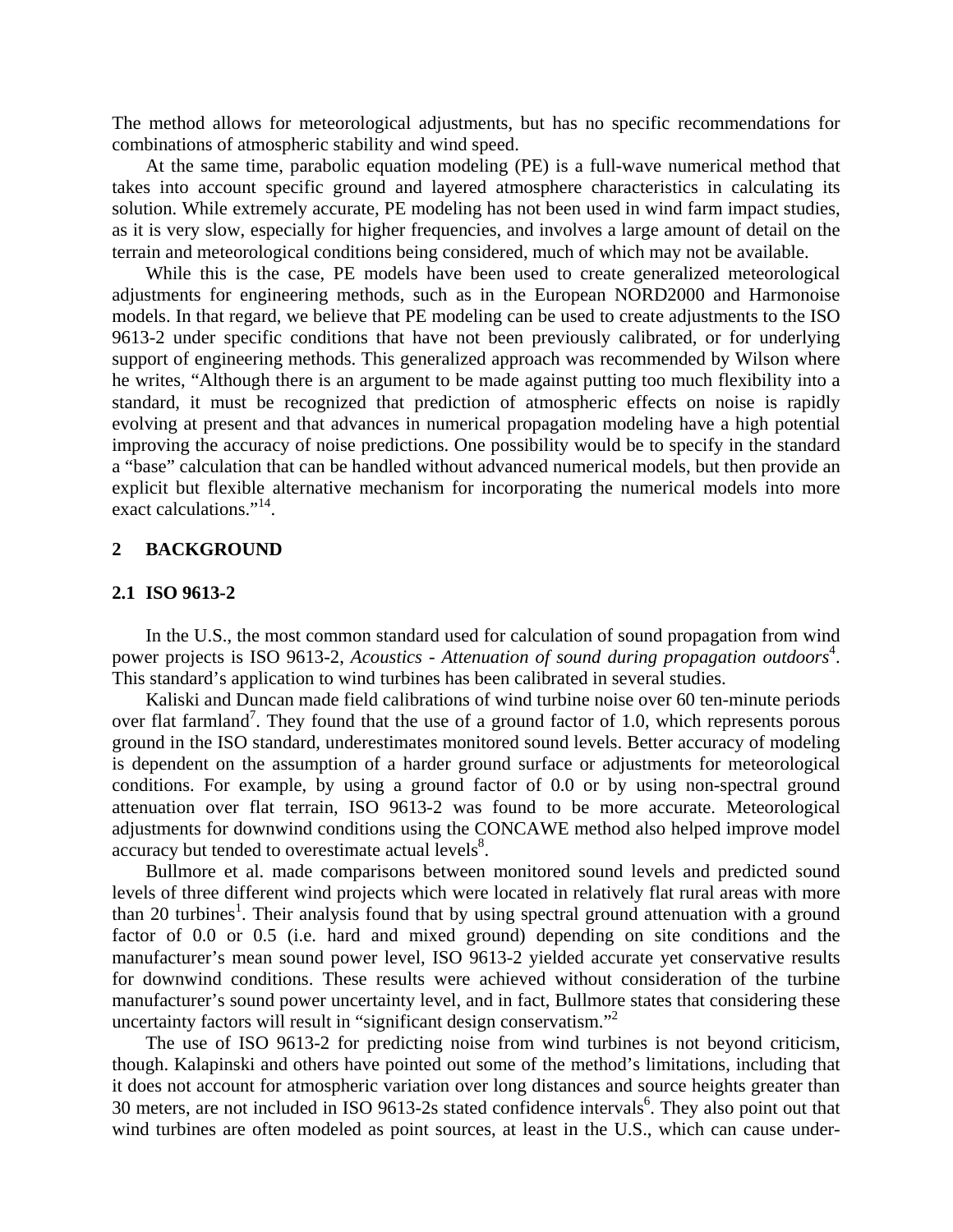prediction at short distances. As they discuss, though, these limitations can be compensated for with adjustments to the standard calculations.

 In Europe, the Harmonoise model is being developed as a new engineering sound prediction model. It departs from ISO 9613 in that it can take into account both wind speed and stability categories. In part, the model is based on a reference method developed through the results of boundary element and parabolic equation modeling. The NORD2000 model, which shares some algorithms with Harmonoise and is similarly based on numerical modeling, was calibrated to wind turbines using elevated speakers by Plovsing and Sondergaard<sup>11</sup>. They found that NORD2000 agreed very well in downwind conditions under both complex and simple terrain. The authors also compared the ISO 9613-2 method to measured values, and found that under porous ground assumptions and no adjustments to sound power, the ISO model underestimated downwind sound levels at a distance of 500 meters. Their findings are consistent with those discussed above.

#### **2.2 PE Modeling**

 The PE method has been widely used in both underwater and outdoor sound propagation modeling as a method to solve the wave equation over long distances. It can take into account the complex ground impedance over the source-receiver range, vertical and horizontal sound speed profiles, turbulence, and irregular terrain.

 A few authors have used PE methods in evaluating wind turbine noise. Duconsson compared measured sound levels over flat terrain with  $PE$  models<sup>3</sup>. Overall, she found that the PE model underpredicted sound levels. However, the study did not measure the sound power level of the source, and thus it is difficult to determine whether the underprediction was due to the propagation path modeling or specification of the sound emissions of the turbines themselves.

 Kampanis and Ekaterinaris developed a method of modeling wind turbines over irregular terrain using PE models $8$ .

The PE approximation is inaccurate for propagation at elevations angles outside roughly  $\pm 15$ deg from the horizontal. As a result, it cannot be used to model sound levels at locations above or below the source. This is generally not a concern for wind turbine modeling, as sensitive receivers are usually relatively far from individual turbines (>300 meters).

# **3 MODEL COMPARISON**

 Model comparisons can be made under a virtually infinite set of ground, source, and meteorological conditions. For this study, we limit our analysis to the following:

1) Source specification  $-1/1$  octave bands from 31.5 to 1,000 Hz, adding to 105 dBA.

- 2) Porous ground For the ISO model, we specify spectral ground attenuation and a ground factor of 0.0. For the PE model, we estimate the ground impedance for tall grass, using the Wilson relaxation theory.
- 3) Flat terrain For the ISO model, we calculate under porous, mixed, and hard ground over flat terrain. The PE model assumes flat terrain with a ground impedance characteristic of tall grass.
- 4) Various atmospheric conditions For the ISO model, the meteorological adjustment, Cmet, is set to zero. For the PE model, we use actual data from the CASES '99 experiments near Leon, Kansas, east of Wichita.0 The examples consist of early evening (nearly neutral) and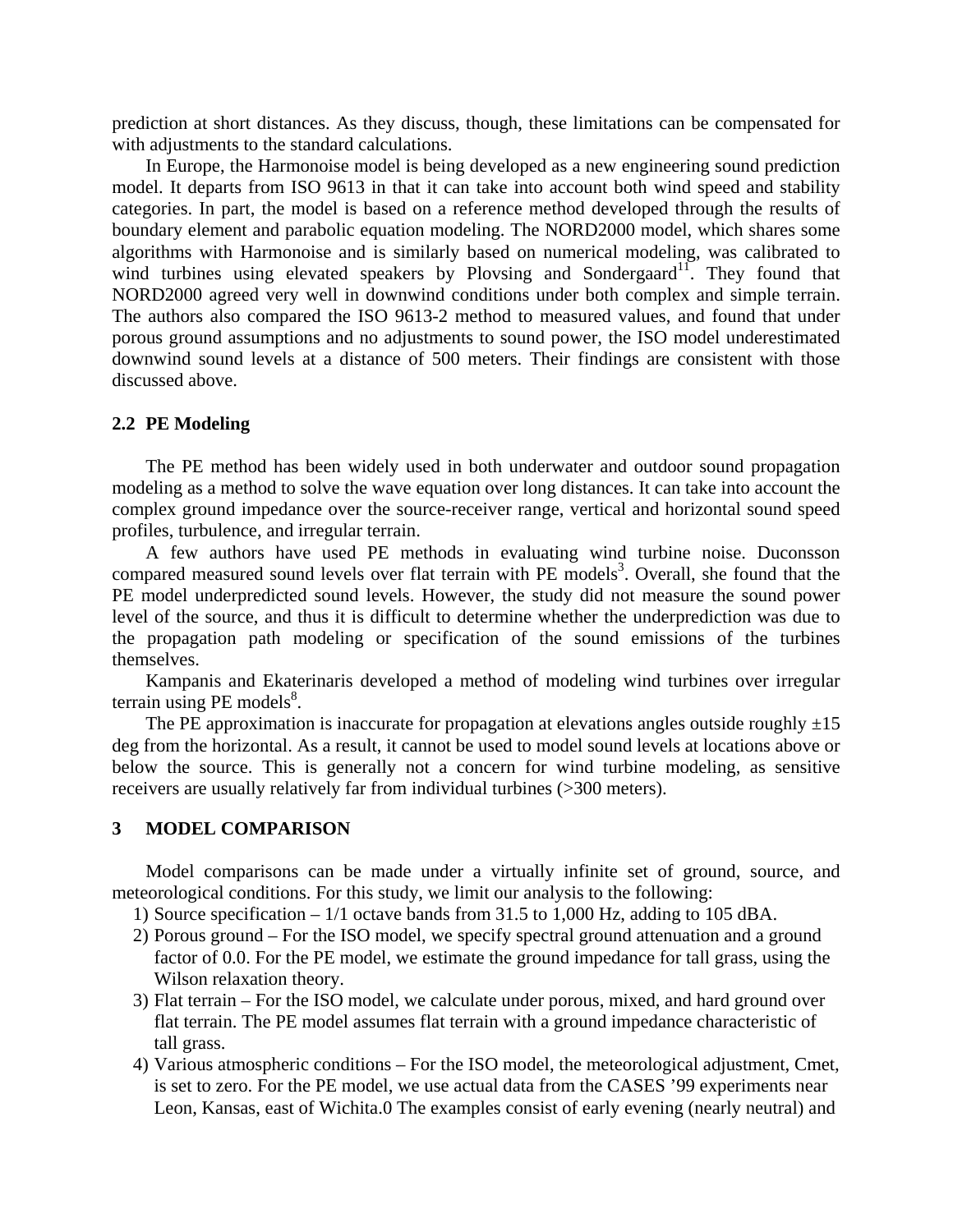early morning (deep, strong temperature inversion) scenarios. The resulting vertical profiles are shown in Figs. 1 and 2.

5) An 80 meter source height – For both ISO and PE, we assume a monopole point source at 80 meters.

 One issue with modeling wind turbine noise that differs from near-ground sources is that atmospheric conditions above 100 meters play a greater role. That is, with a hub height of 80 meters and a 100-meter rotor diameter, as an example, the blade tip reaches to 130 meters above ground. The Monin-Obukhov Similarity Theory (MOST) works well to predict the vertical profiles of temperature and wind speed below 100 meters under a variety of stability conditions. However, MOST does not correctly capture the nonlinear increasing wind speed with height, and formation of a near-ground "jet", which often occurs over the lowermost couple hundred meters of the atmosphere at night in certain regions of the country<sup>6</sup>, which may be very important in modeling turbine noise. MOST is also tenuous when the atmosphere is in a state of transition between the daytime and nighttime states, around sunset and sunrise. That is the primary reason why tethersonde data are used for the comparisons in this paper.

## **3.1 Modeling– ISO 9613-2**

 Modeling was conducted using the ISO 9613-2 algorithm as implemented in Datakustik's Cadna/A computer program. Model runs were done using Ground factors of 1, 0.5, and 0, representing soft, mixed, and hard ground, respectively. A separate model run was done using non-spectral ground attenuation, which assumes a mostly porous ground.

## **3.2 Modeling– PE**

 A Crank-Nicholson PE was run using neutral and very stable meteorology, as noted above. The results of the modeling, assuming a fixed 105 dB sound power for each octave band, are shown in Figs. 3 and 4. Height-range cross sections of the A-weighted sound levels are shown in Fig. 5.

#### **3.3 Modeling – Harmonoise**

 The Cadna/A implementation of Harmonoise was run for stability S3 (neutral) with winds of 5 m/s, and stability S5 with winds of 2 m/s. This closely resembles the meteorological conditions collected in the CASES tethersonde data described above. Soft ground was assumed.

#### **3.4 Comparison of Modeled Results**

 A comparison of modeled sound levels for upwind to downwind conditions under the neutral atmosphere is shown in Fig. 6. The PE model is shown as a black line, while the ISO and Harmonoise models are lighter lines. The Harmonoise model is specific to neutral stability (S3), but the ISO model has no adjustment for stability. In this case, the Harmonoise and ISO hard ground model overestimimate sound levels in downwind conditions. The ISO mixed ground and non-spectral do best in this case. Under upwind conditions, the Harmonoise and all ISO models overestimate as compared to the PE solution.

 Under very stable conditions, sound levels predicted by the PE model were highest close to the source and dropped off rapidly in both upwind and downwind directions. This is likely due to absorption by the ground under multiple reflections, and much of the sound from the wind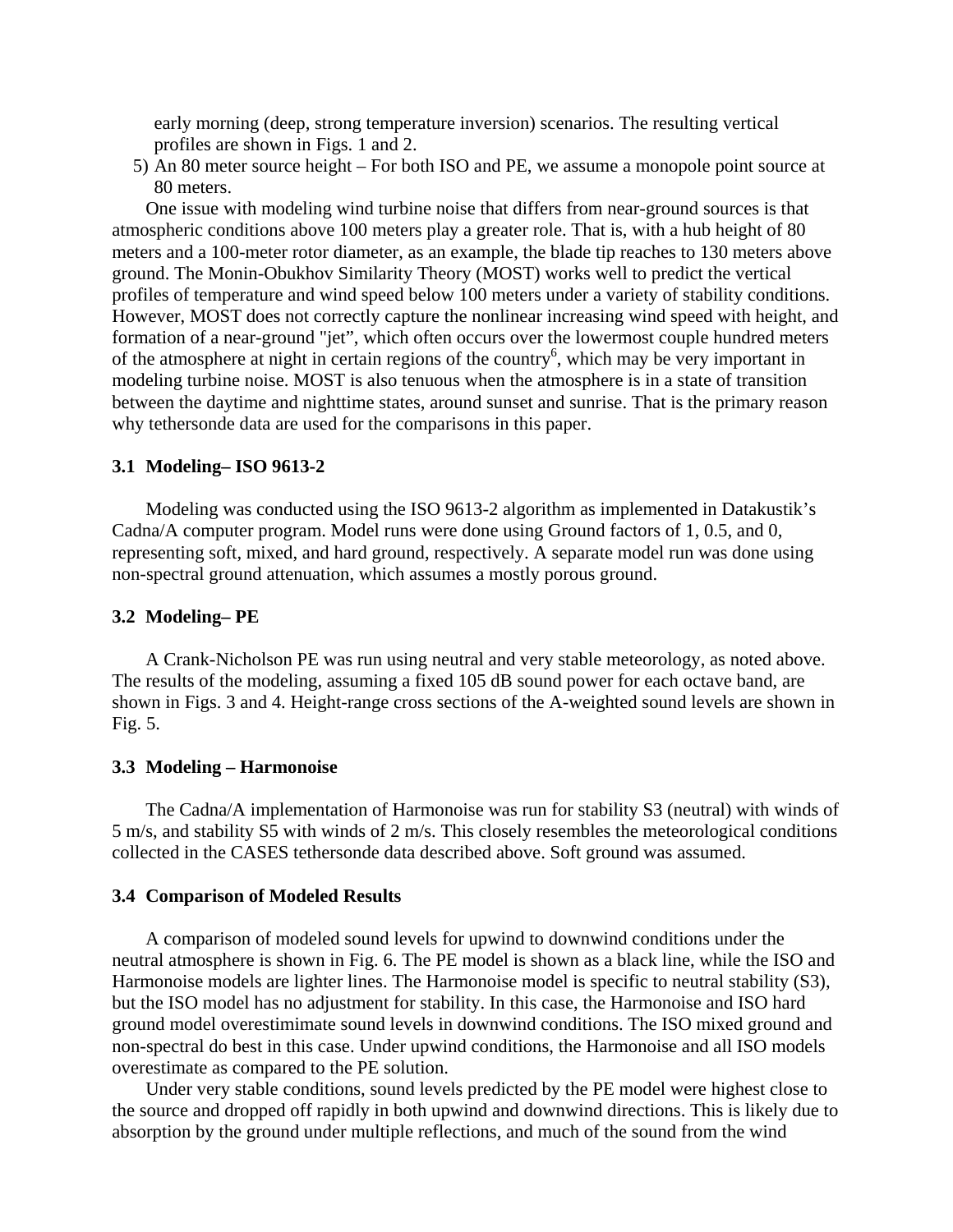turbine being carried in upward refraction near the transition from the inversion condition to a negative temperature gradient. Otherwise, the ISO model with soft ground consistently underpredicted sound levels, except upwind at and beyond 1 km. At close ranges, the ISO model with hard ground, and Harmonoise under neutral and stable conditions were within a few dB of the PE model. These ISO and Harmonoise scenarios also followed each other very closely within 1 km of the source.

# **4 SUGGESTIONS FOR FURTHER RESEARCH**

 The model comparisons described in this paper meant to show how specific parameters describing the ground and atmospheric conditions at a site can be used to supplement model results from ISO 9613-2. Additional detail can be added in terms of the following:

#### **4.1 Source Specification**

 A wind turbine is more than a simple point source. The wind turbine rotor can extend 100 meters or more. Over the course of the rotor plane, the sound power changes as sound emissions are largely a function of blade segment speed and surface area. Since sound emissions result largely from random processes along the blade (inflow turbulence and trailing edge separation), with the exception of sound related to blade/tower interactions, these discrete emission point in the rotor plane can be considered incoherent. As a result, the rotor can be represented as a series of point sources with random phases along a vertical axis. If we add up the sound energy in vertical slices along the rotor plane, we find the distribution of sound power shown in Fig. 7.

 In addition to the height-dependent sound emission, a wind turbine has directionality similar to a propeller, that is, a dipole. Simplifying the results of NASA studies<sup>13</sup> of directionally from wind turbines (Fig. 8), we derive the following directional source strength as a function of angle around the axis of the tower:

$$
f(\varphi) = 0.25(\cos 2\varphi + 1) + 0.5.
$$
 (1)

 Directionality would be most important for receivers that are *not* directly downwind or upwind from the turbine.

## **4.2 Complex Terrain**

 Complex terrain is of special interest for wind turbines, since many are sited along ridgelines. On the one hand, ridgelines may enhance downwind propagation due to the potentially higher wind shear above the ridge. On the other hand, downwind propagation may be lessened by the breakup of wind shear by rough terrain and shear-related turbulence on the downwind side.

 Several methods have been put forth to adapt PE modeling to complex terrain. These include, but are not limited to, conformal mapping and "generalized terrain  $\overrightarrow{PE}$ " (GTPE)<sup>12</sup>. While these computational methods exist, it is also important to recognize that terrain affects atmospheric conditions, including turbulence, and vertical profiles of wind and temperature. As a result, modeling wind turbines in complex terrain is quite challenging. Microscale meteorological models are needed to create good downwind profiles over complex terrain.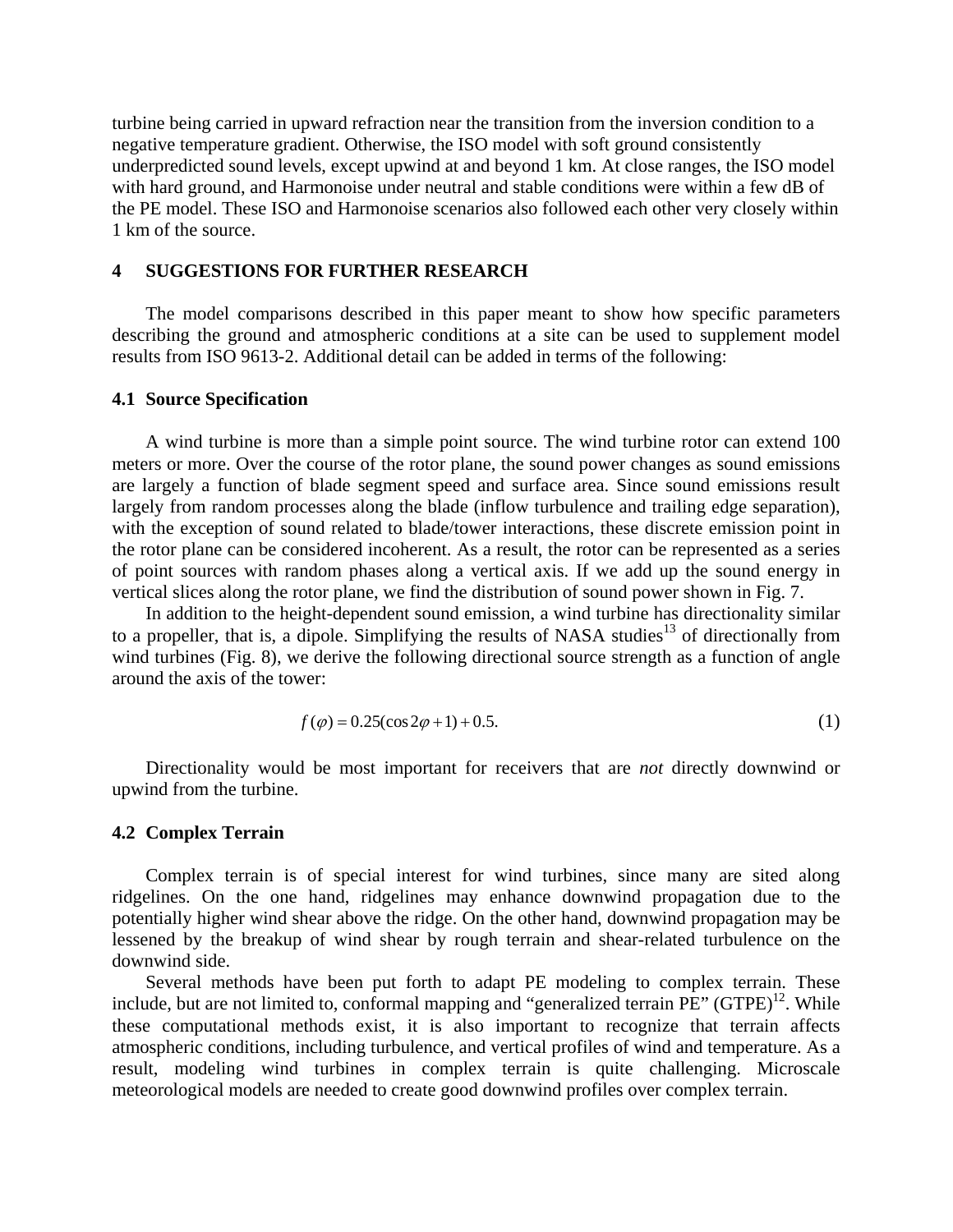# **4.3 3D modeling**

 Up to this point, we have concerned ourselves with modeling a single turbine in the upwind and downwind directions. This is primarily due to the long computational times of the PE. However, since the Green's Function PE is faster than the traditional Crank-Nicholson PE, threedimensional PE calculations may be practical in some circumstances. A 3D PE would involve more complexity, as the ground and meteorological fields have to be specified over a much larger area. In additional, the source strength has to be adjusted since wind turbines are not axially symmetric. Again, this may also require microscale meteorological models to accompany the PE methods.

# **5 CONCLUSIONS**

 The ISO 9613-2 modeling methodology includes a factor for meteorological adjustments, Cmet, but no clear guidance on how it may be implemented. In this paper, we suggest that adjustment factors can be created by using PE modeling for particular meteorological and terrain conditions. These factors would then be applied as calculated adjustments to the faster engineering approach of the ISO 9613-2 method.

 In the case study described above, where tethersonde data were collected on a relatively flat site subject to strong nocturnal low-level jets, we found that a very stable lower atmosphere did not behave in an easily predictable manner. While one could predict that a stronger inversion would increase downwind sound levels, this only occurred within a few hundred meters of the wind turbine. This was likely because some of the sound gets trapped above the nocturnal jet, and sound going below was subject to multiple absorptive ground reflections as the wave propagated. In this case, both the ISO and Harmonoise models overestimated the levels beyond about 750 meters.

 Proceeding beyond this, it may be enough to say that the strong inversions do not make wind turbine noise worse, in this example. Or, adjustment factors for overall A-weighting or by 1/1 or 1/3 octave bands can be calculated and applied to ISO calculations for the multiple wind turbines over a large wind farm. Adjustments for other meteorological scenarios can also be calculated and applied to determine noise exposure over time, rather than simply some maximum theoretical noise level.

 It should be noted that the detailed atmospheric observations collected for the CASES-99 study may not be practical to collect for many wind farms. This is especially true in complex terrain, where data should be collected or modeled outside of just the ridges where the met towers are typically located. However, new technologies, such as portable LIDAR, may become more commonly used in these instances. In addition, fluid modeling of the atmosphere may also be applied where data is not available.

 Overall, there is still more research and development to be done before PE modeling becomes more prevalent in noise impact studies for wind farms. This R&D will likely be in the fields of atmospheric modeling, terrain representations, data collection, and development of userfriendly interfaces.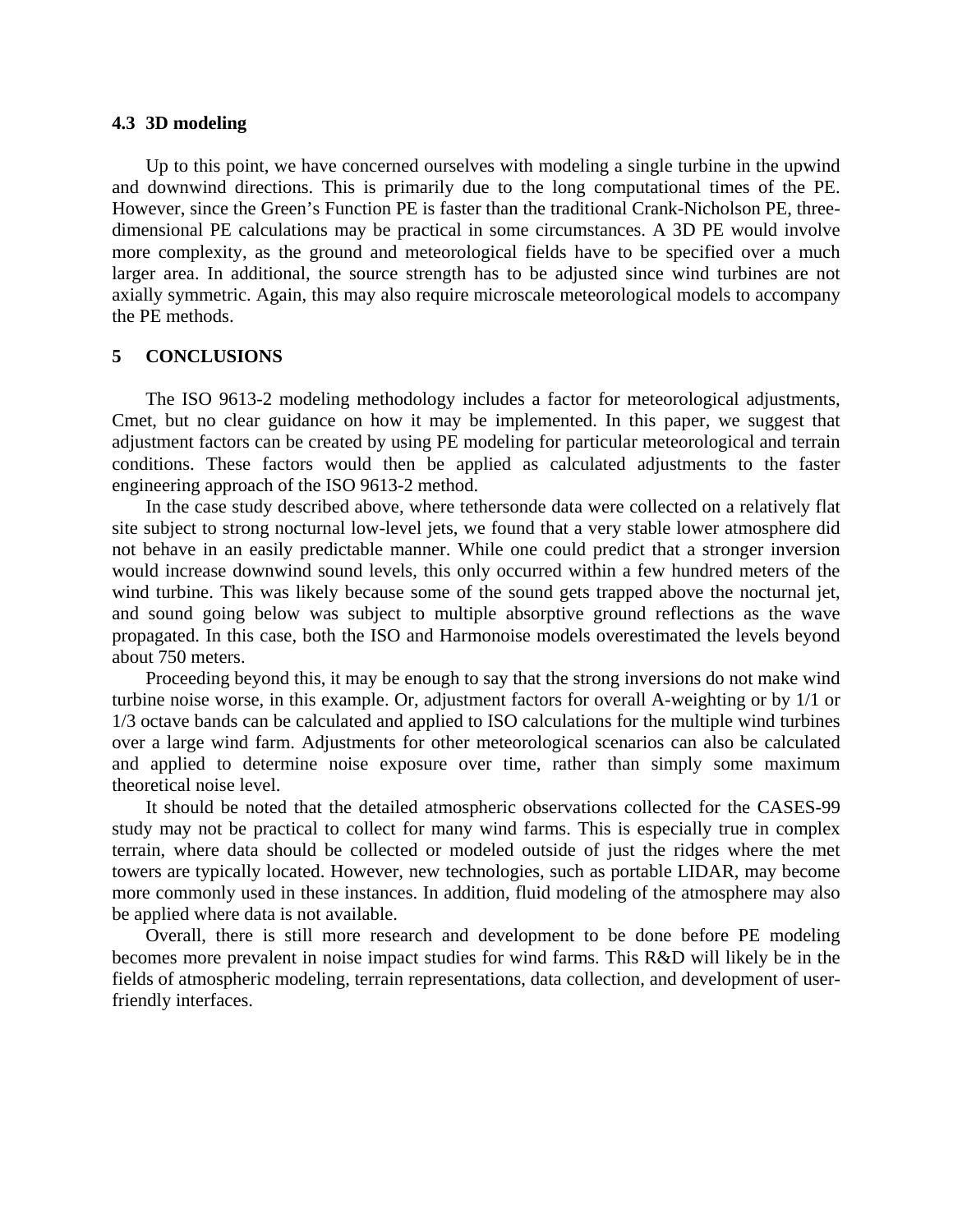# **6 REFERENCES**

- 1. A. Bullmore, J. Adcock, M. Jiggins and M. Cand, "Wind farm noise predictions and comparison with measuremetns", *Third International Meeting on Wind Turbine Noise*, (2009).
- 2. E.A. Bullmore, "Wind Farm Noise Predictions: The risks of conservatism", *Second International Meeting on Wind Turbine Noise*, (2007)
- 3. I.L. Ducosson, "Wind turbine noise propagation over flat ground", Chalmers Univerity of Technology, (2006).
- 4. D. Fritts, G. Poulos and B. Blumen, "Cases-99, Cooperate Atmosphere-Surface Exchange Study – 1999", (1999), Retrieved May 20, 2011, from Colorado Research Associates: http://www.cora.nwra.com/cases/CASES-99.html.
- 5. International Standards Organization, "Acoustics Attenuation of sound during propagation outdoors - Part 2: General method of calculation", International Organization for Standarization, (1996).
- 6. E. Kalapinski, "Wind Turbine Acoustic Modeling with the ISO 9613-2 Standard: Methodologies to Address Constraints", *Third International Meeting on Wind Turbine Noise*, (2009).
- 7. K. Kaliski and E. Duncan, "Propagation modeling parameters for wind power projects", *Sound & Vibration ,* **24**(12), (2008).
- 8. N.A. Kampanis and J.A. Ekaterinaris, "Numerical prediction of far-field wind turbine noise over a terrain of moderate complexity", *SAMS*, **41**, 107-121, (2001).
- 9. C.J. Manning, "The propagation of noise from petroleum and petrochemical complexes to neighbouring communities", *CONCAWE*, (1981).
- 10. R. Nota, R. Barelds and D. van Maercke, "Harmonoise WP 3 engineering method for road traffic and railway noise after validation and fine-tuing", *HAR32TR-040922-DGMR20: DGMR*, (2005).
- 11. B. Plovsing and B. Sondergaard, "Wind turbine noise propagation: Comparison of measurements and predictions by a method based on geometrical ray theory", *Noise Control Engr. J.* , **59**(1), 10-22, (2011).
- 12. E.M. Salomons, *Computational atmospheric acoustics.* Kluwer Academic Publishers, Dordrecht, The Netherlands(2001).
- 13. K.P. Shepherd, W.L. Willshire and H.H. Hubbard, "Comparison of measured and calculated sound pressure levels around a large horizontal axis wind turbine generator", National Aeronautics and Space Administration, (1989).
- 14. D.K. Wilson, "Atmospheric Effects in ISO 9613-2", *NoiseCon04*, (2004).
- 15. D.K. Wilson, "Simple relaxation models for the acoustical properties of porous media", *Appl. Acoust.*, **50,** 171-188, (1997).
- 16. D.K. Wilson, "The sound-speed gradient and refraction in the near-ground atmophere", *J. Acoust. Soc. Am.*, **113**(2), 750-757, (2003).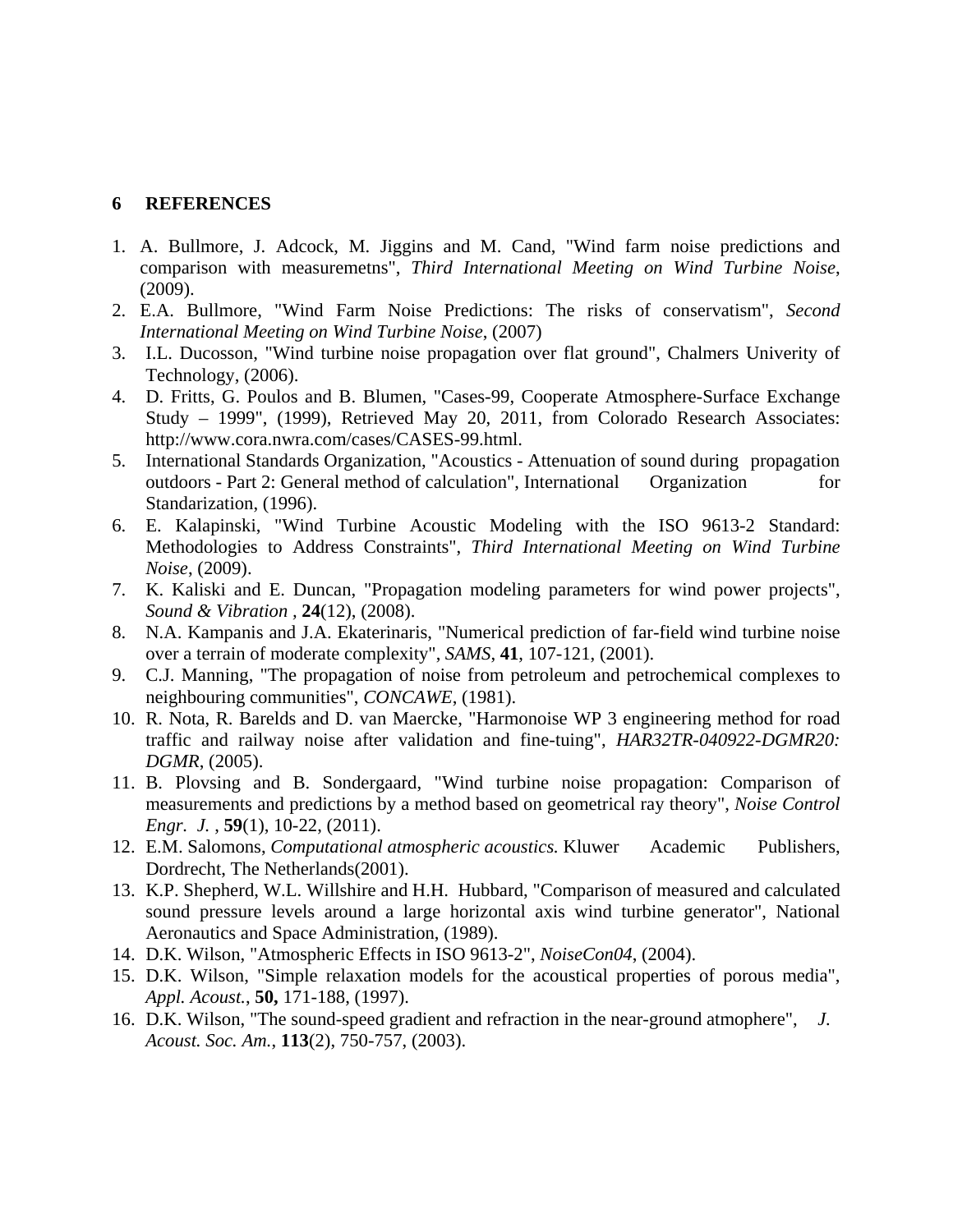

*Fig. 1 - (top row) Vertical profiles of wind speed and temperature under a strong inversion observed during the CASES '99 experiment. Ttethersonde data recorded on 18 Oct 1999 at 1228 UTC (0628 local standard time) are shown. (bottom row) Vertical sound speed profiles for those same conditions under downwind and upwind scenarios. Note the deep temperature inversion layer, extending up to 70 m, and topped by low-altitude jet (wind-speed maximum).*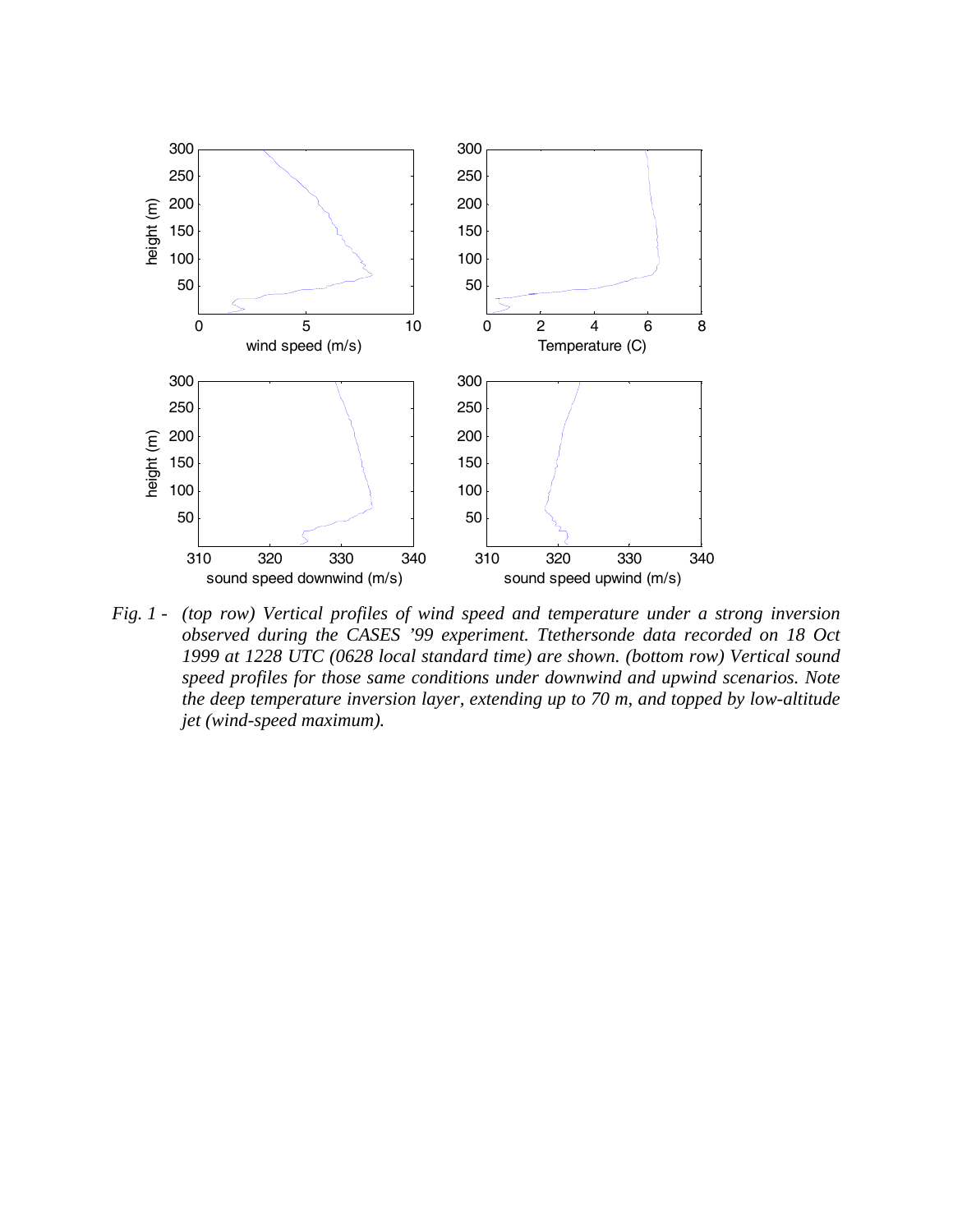

*Fig. 2 - Similar to Figure 1, but for tethersonde data on 13 Oct 1999 at 2257 UTC (1657 local standard time). A very shallow temperature inversion, extending up to approximately 15-m height, has formed. Above the shallow inversion conditions are essentially neutral.*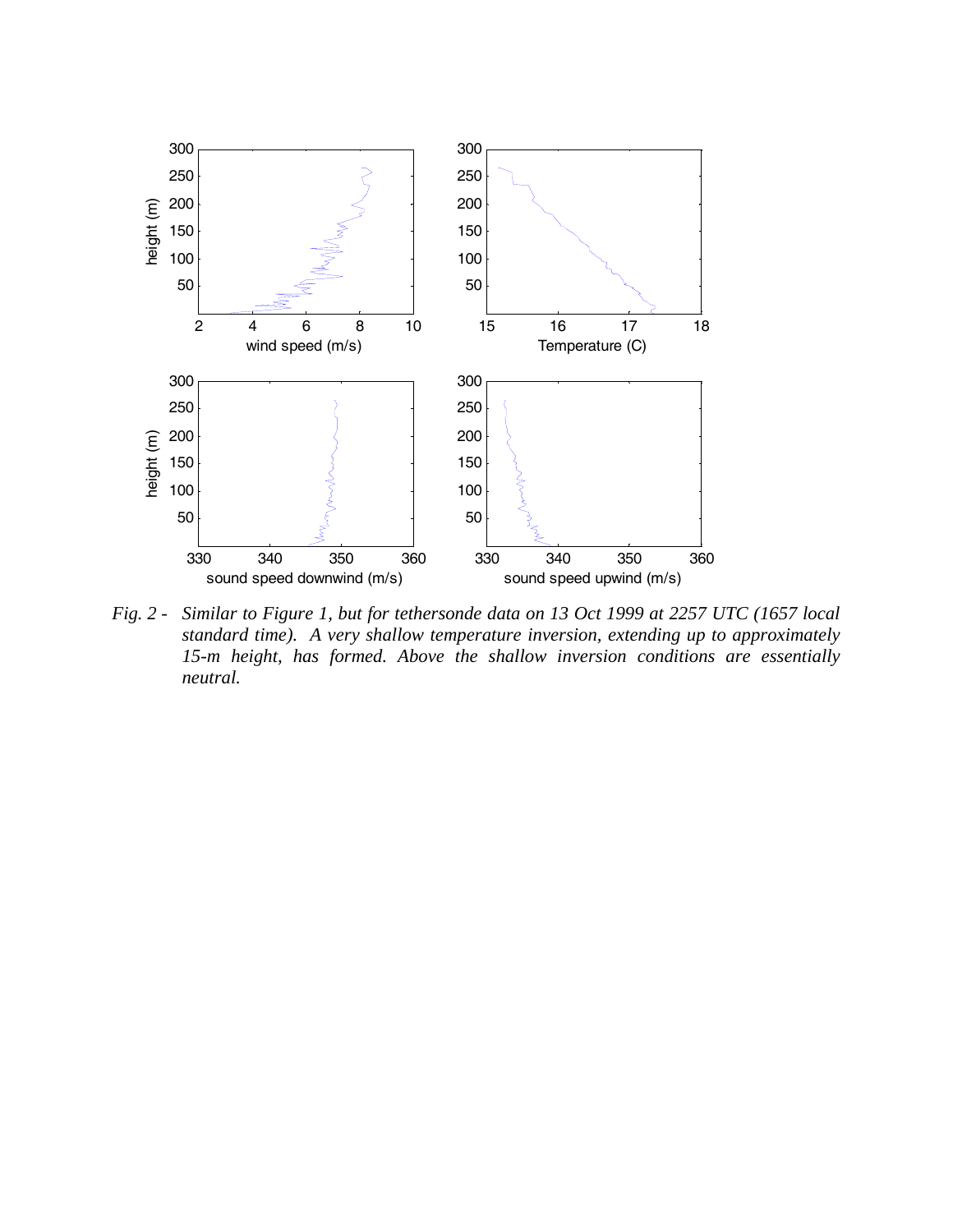

*Fig. 3 - Results of PE modeling under early evening (nearly neutral) conditions at each full octave band center frequency to 1 kHz. Wind direction is from left to right. Height is on vertical axis and range in on horizontal axis (in meters), with the wind turbine centered.*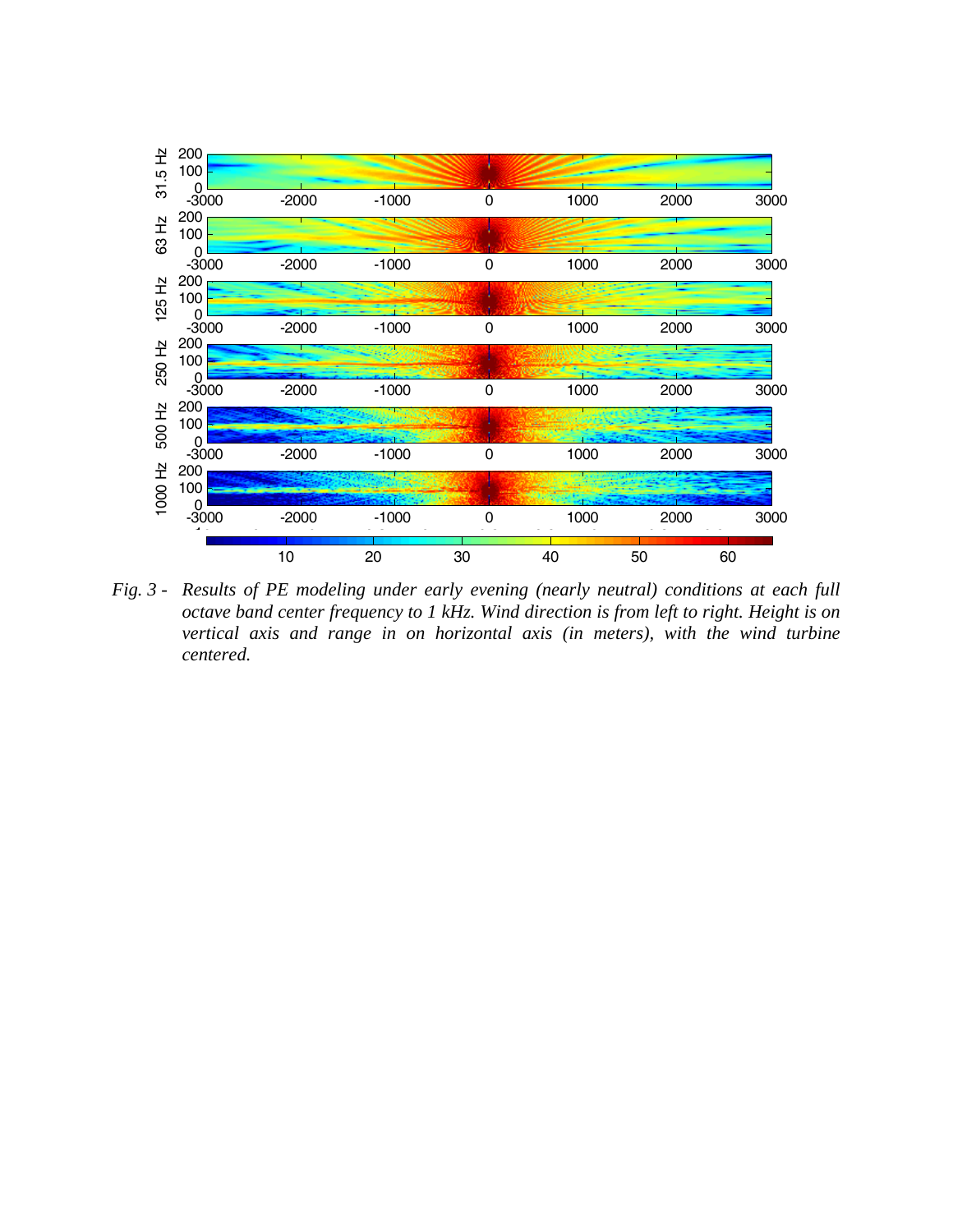

*Fig. 4 - Results of PE modeling under early morning (strongly stable) conditions at each full octave band to 1 kHz. Wind direction is from left to right. Height is on vertical axis and range in on horizontal axis (in meters), with the wind turbine centered.* 



*Fig. 5 - A-weighted sound levels from PE modeling under neutral (top) and stable (bottom) conditions. Wind direction is from left to right.*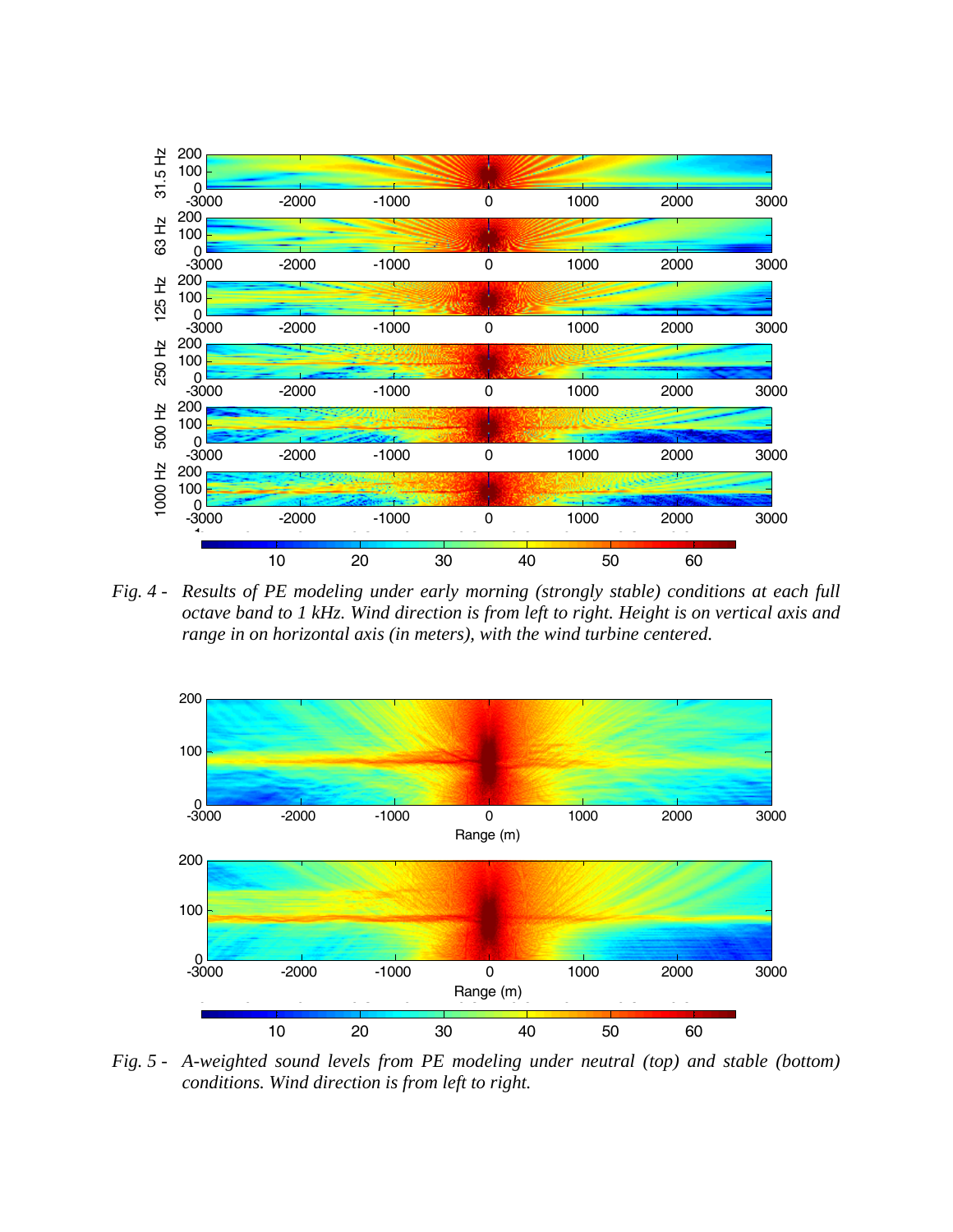





*Fig. 6 - Comparison of modeling results for a wind turbine modeled as a point source at 80 meters. Wind direction is left to right, with the turbine a 0 meters, centered. A-weighted sound pressure levels is along the vertical axis. Top graph is neutral stability and bottom is stable, as described in the text. Note: the ISO 9613-2 results are the same for neutral and stable.*